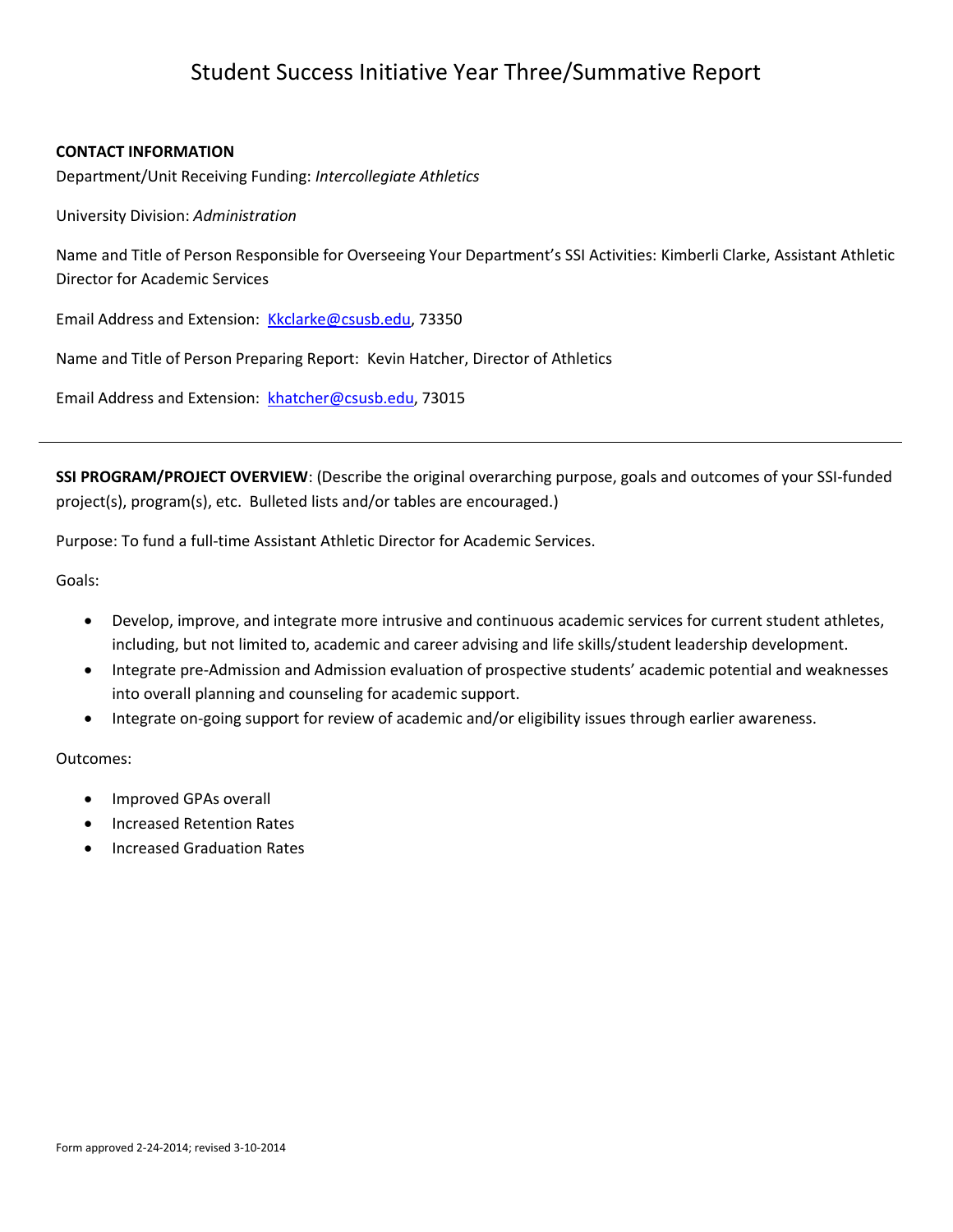**SSI-FUNDED ACTIVITIES:** (Please list and describe the activities undertaken for each year of the initial SSI allocation. If no activities were undertaken or funded for a particular year, please explain why.)

Year 1 : SSI funding not available until January 2014.

## **New or Modified Activities to Support Student Athlete Success**

1. More Intensive and Available Academic Advising Provided. 243 appointments, 89 walk-ins. Breakdown of topics below.



- 2. Added Daytime Study Hall Hours (mid-Winter 2014): Increased Available Athletics Study Hall Hours by 133%
- 3. Provided Tutors for Study Groups for BIOL 100 and BIOL 223 (Last 2 Weeks of Quarter)
- 4. Raised Standard for Exemption from Study Hall and Required Study Hall Hours
	- a. Previously Required 4 hours of Study for Special Admits, Students in Remedial Coursework, and Ineligible Students
	- b. For Spring 2014, added requirements for anyone with CSUSB GPA below 2.5 or a last quarter GPA below 2.0.
	- c. Raised required hours for all the above to 6 hours, with exceptions to be made to allow student athletes to pursue tutoring in specific subjects on campus.
- 5. Implemented Tiered Support Structure for Students At-Risk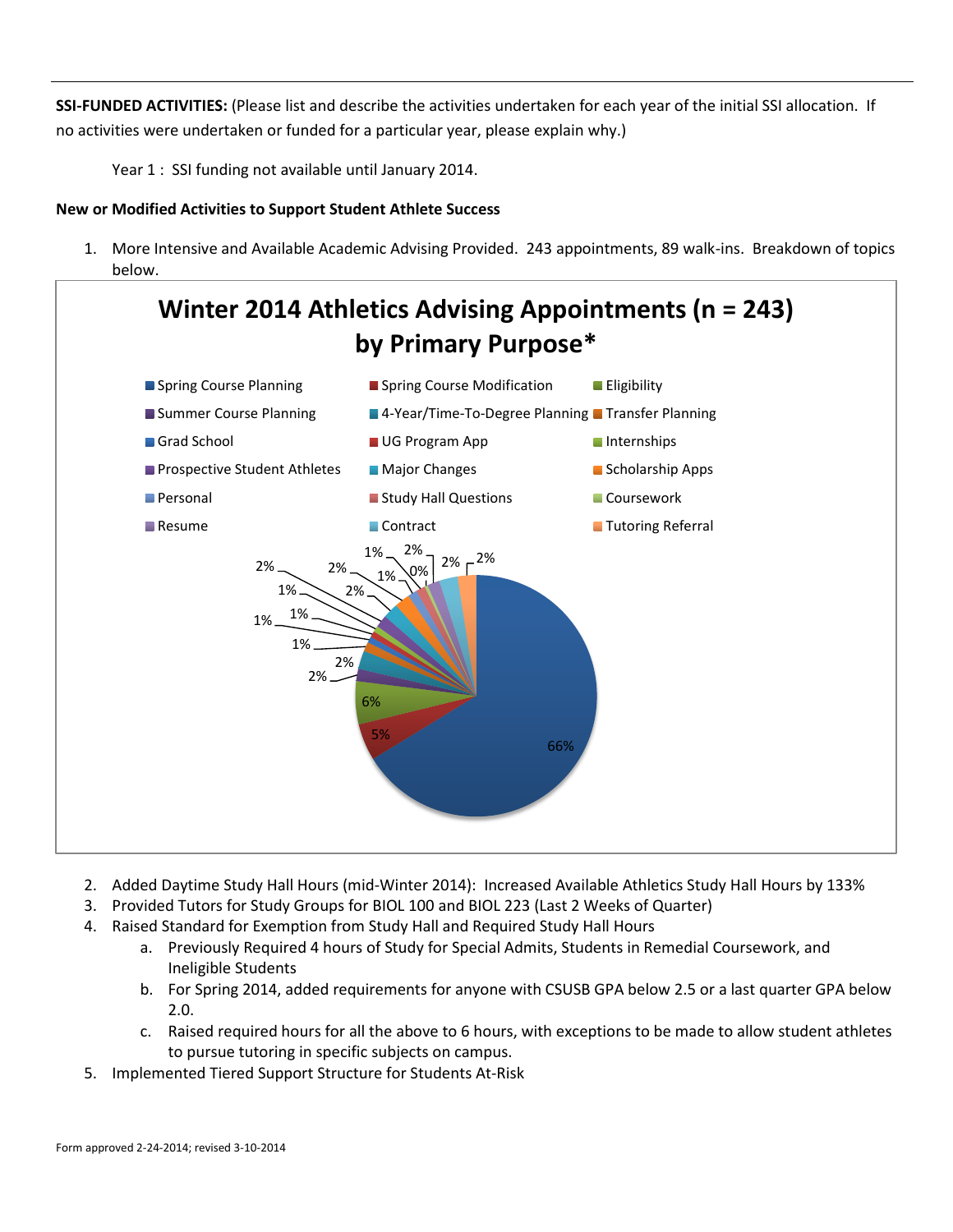- a. Contract Students—Intensive Supports (6): Intensive supports, including weekly meetings with a Peer Advisor or Assistant AD Kimberli Clarke, tracking of assignments and performance, and requirement of specifically tailored activities intended to improve student success.
- b. Mentor Students—Intermediate Supports (21): Bi-weekly meetings with a Peer Advisor or Assistant AD Kimberli Clarke.
- c. Check-Up Students—Light Support (19): Required Meetings with Assistant AD Kimberli Clarke to Check Blackboard Grades and Discuss Any Needed Supports in weeks 4, 6, and 8.
- 6. Provide Quarterly Packets of Available Campus Tutoring to Coaching Staff
- 7. Maintain Bulletin Boards with Tutoring/Academic Information, as well as Career-Focused Information

# **Other Student Success Activities for Current Student Athletes**

- 1. Coordinated volunteers (26) for Read Across America at Vermont Elementary School in SB
- 2. Coordinated 2 Career Fair Prep Workshops (65 Attendees Total)
- 3. Coordinated volunteer participation for Coyote Cares Day (52 volunteers for Athletics)
- 4. Supported Coordination of Student Athlete Career Fair (April 17)
- 5. Staff Advisor for Student Athlete Advisory Committee
	- a. 5 Meetings w/SAAC President
	- b. 3 Full-Committee Meetings
	- c. 3 Subcommittee Meetings
	- d. 3 Executive Board Meetings
- 6. Leadership Development with Women's Soccer Team (12 hours)
- 7. Supervise 1 student athlete intern and one student athlete volunteer interested in Academic Advising/Student Support (Spring 2014)

# **Engagement with Coaching Staff**

- 1. 12 Formal Meetings with Coaches
	- a. Advising (3)
	- b. General Academic/Support (3)
	- c. Eligibility (1)
	- d. Prospective SAs/Admissions (5)
- 2. Numerous Walk-Ins and Other Communications (Not Tracked)
- 3. Informational Role with Regard to Admissions and Matriculation Process (ELM/EPT, DSP, SOAR, Early Start, etc.)

## **Admissions**

- 1. Evaluated transcripts for 65 prospective student athletes
- 2. Followed up on all PSAs who applied in Oct-Nov
- 3. Developed Streamlined Process for PSAs Applying Outside Normal Application Cycle in Oct-Nov

## **Other Activities**

- 1. Facilitated 4 workshops on Academic Advising and Assessment for the Undergraduate Academic Advising Council (UAAC)
- 2. Participate as member of TRC-funded Community Inquiry Group on Integrative Learning
- 3. Coordinated Athletics participation in campus-wide Coyote Connections initiative.
- 4. Ongoing Meetings with External Offices to Improve Processes (Records, Bursar, etc.)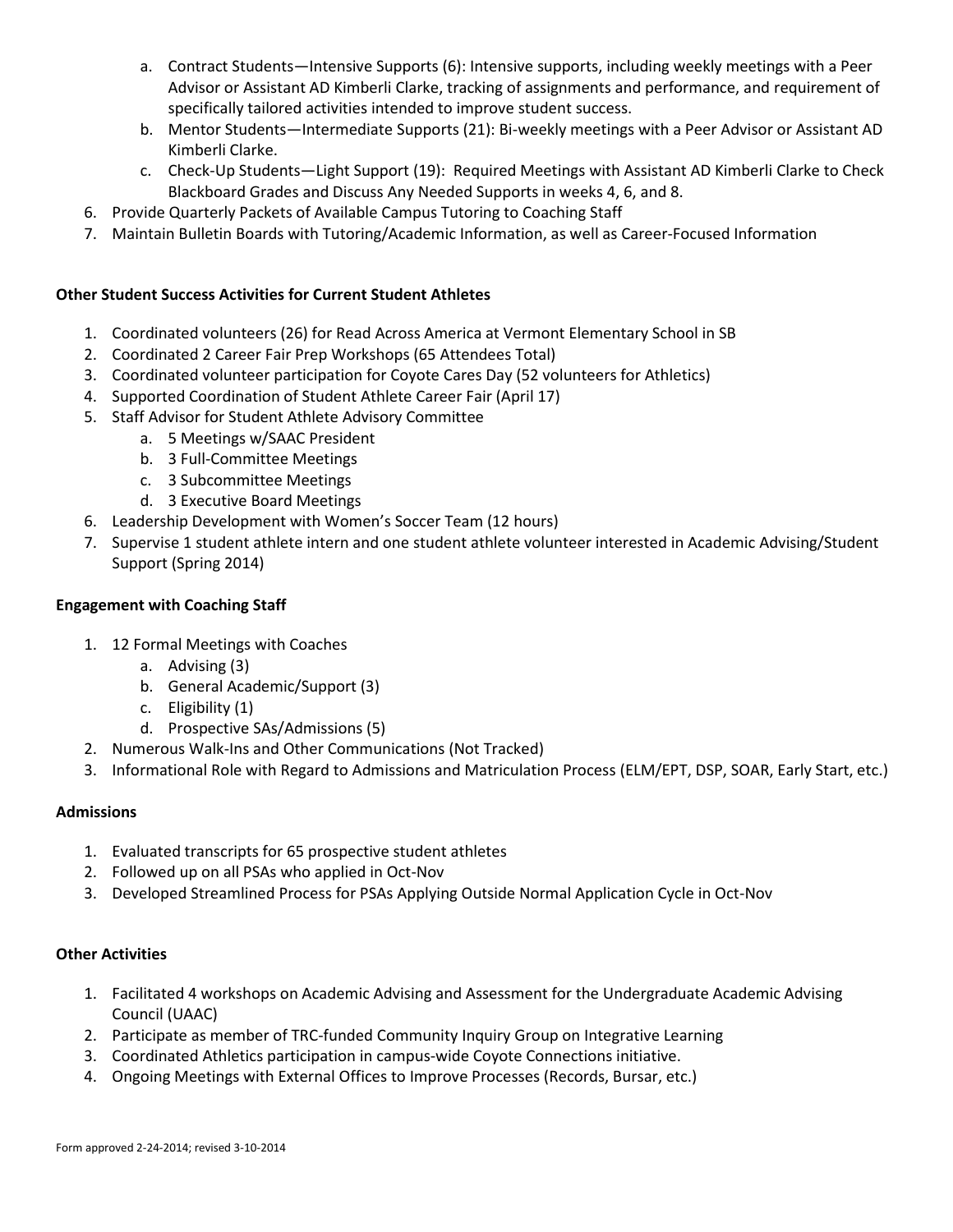Year 2: N/A

Year 3: N/A

**ACCOMPLISHMENTS/PROGRESS TOWARDS OUTCOMES**: (Describe the progress you have made each year toward your original SSI goals and outcomes. Indicate clearly how student success was enhanced by your program or service/s. Be sure to include the measures you employed and evidence/data you collected for each outcome where appropriate. )

Year 1: No accomplishments. SSI funding not available until January 2014

Year 2

Year 3

**CUMULATIVE FINDINGS:** (Please discuss the overall results of your SSI-funded program(s), project(s), etc. as they pertain to your original outcomes *over the course of the past three years*. What improvements should be made?)

No findings. SSI funding not available until January 2014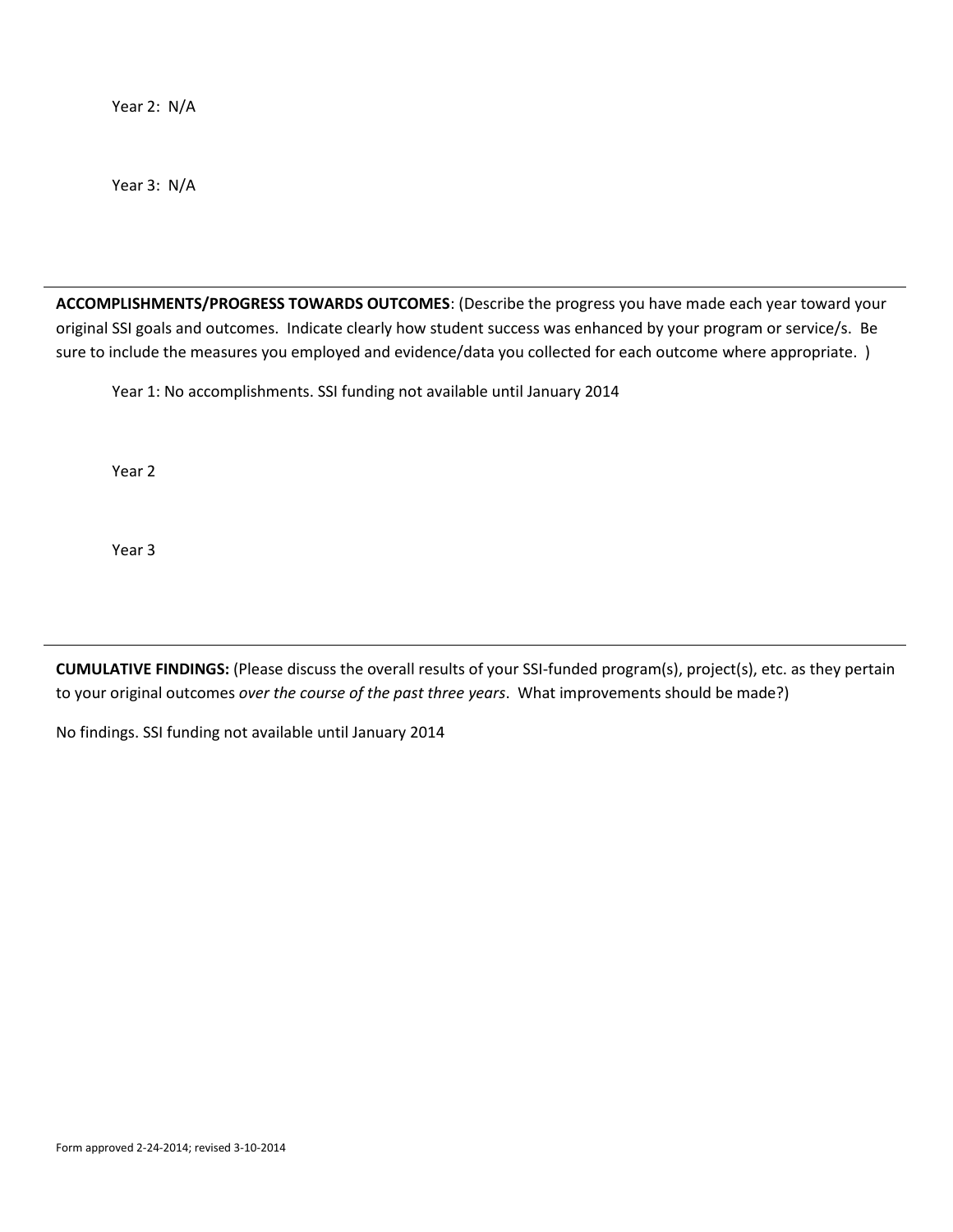**CHALLENGES:** (Please list any significant challenges encountered over the course of the past three years that have affected your ability to fully implement your intended activities or to reach your articulated outcomes. How did you address these challenges?)

N/A. SSI funding not available until January 2014

**LESSONS LEARNED:** (Please share any additional information you'd like regarding this area not covered above.)

N/A. SSI funding not available until January 2014

**SUSTAINABILITY:** (Please explain how your department is planning for the continuation of your SSI-funded programs, projects, activities, etc.)

N/A. SSI funding not available until January 2014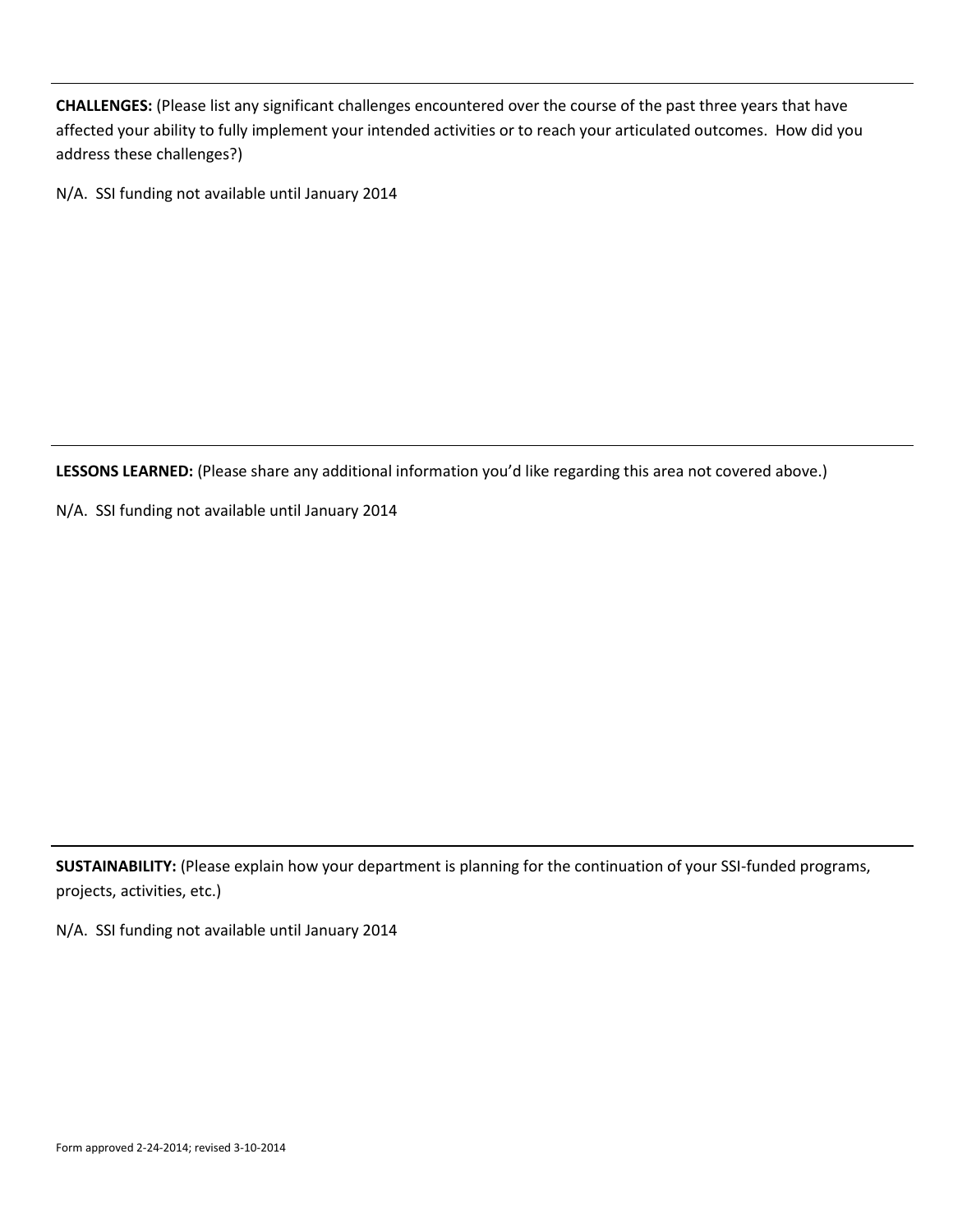**2013-2014 Budget Summary:** (Please account for all expenditures and/or encumbrances of SSI funds to date this fiscal year. Be sure to include detailed information regarding the outcome and activity or line item to which each expenditure is connected.)

| <b>Expenditure</b><br><b>Description</b>                              | <b>Outcome(s) Supported</b>                                           | <b>Supported Activities</b>                                                                                                                                             | <b>FTE</b> | <b>Amount</b> |
|-----------------------------------------------------------------------|-----------------------------------------------------------------------|-------------------------------------------------------------------------------------------------------------------------------------------------------------------------|------------|---------------|
| <b>Assistant Athletic</b><br>Director for Academic<br>Services Salary | Increased retention and graduation<br>rates and higher overall GPA's. | Academic and life skills<br>advising (and<br>programming) for current<br>student-athletes and<br>admissions counseling for<br>incoming prospective<br>student-athletes. | N/A        | \$60,000      |
|                                                                       |                                                                       |                                                                                                                                                                         |            |               |
|                                                                       |                                                                       |                                                                                                                                                                         |            |               |
|                                                                       |                                                                       |                                                                                                                                                                         |            |               |
|                                                                       |                                                                       |                                                                                                                                                                         |            |               |
|                                                                       |                                                                       |                                                                                                                                                                         |            |               |
|                                                                       |                                                                       |                                                                                                                                                                         |            |               |
|                                                                       |                                                                       |                                                                                                                                                                         |            |               |
|                                                                       |                                                                       |                                                                                                                                                                         |            |               |
|                                                                       |                                                                       |                                                                                                                                                                         |            |               |
|                                                                       |                                                                       |                                                                                                                                                                         |            |               |
|                                                                       |                                                                       |                                                                                                                                                                         |            |               |
|                                                                       |                                                                       |                                                                                                                                                                         |            |               |

**TOTAL: \$60,000**